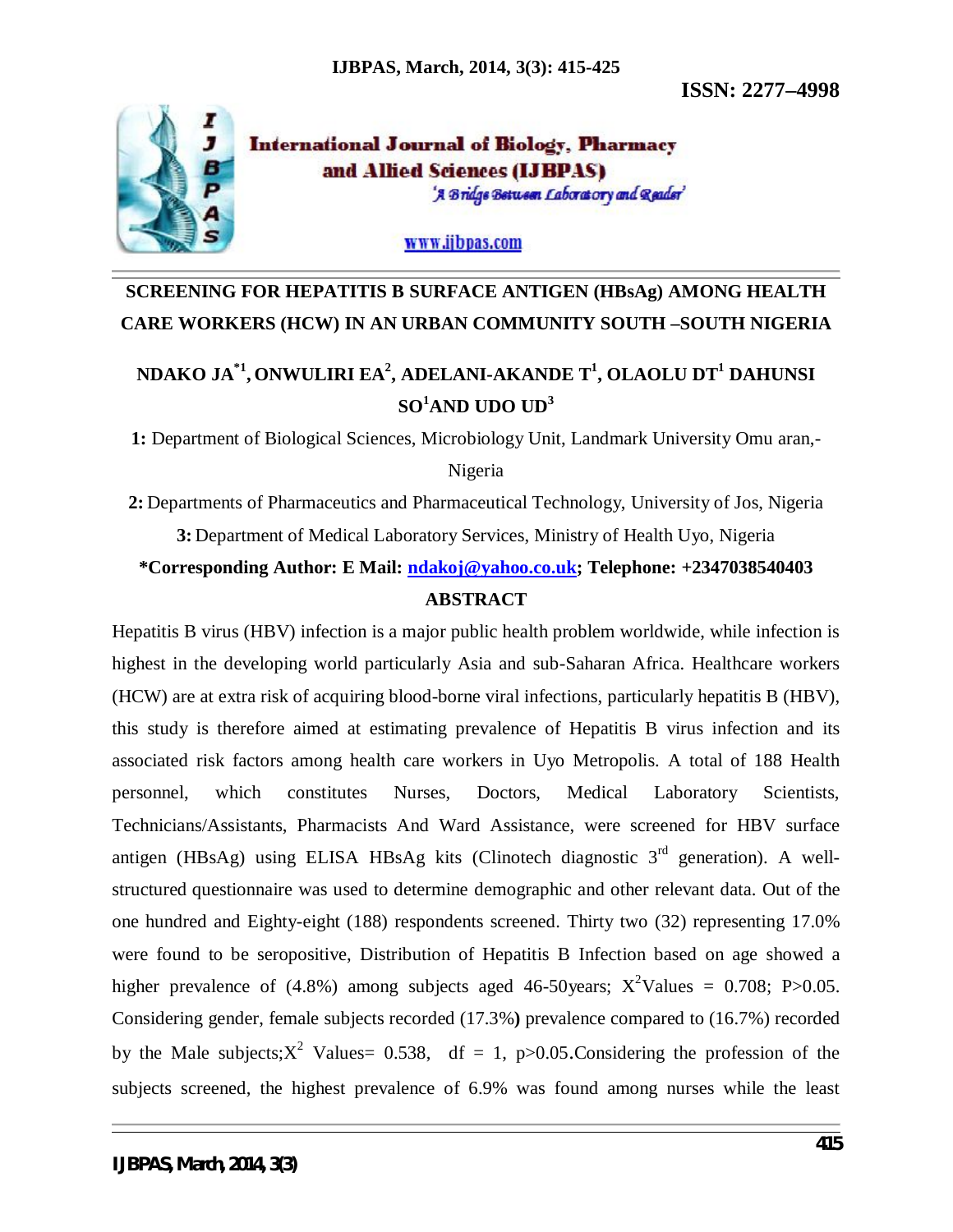prevalence of 0.53% was recorded among pharmacists. From the result obtained, it is obvious that the prevalence of HBV tends to be high among personnel with high proximity to blood and body fluids, it is therefore important that health personnel be properly informed about their risk to HBV infection, so as to adopt measures to avoid infection, while routine vaccination of health workers against HBV is highly recommended.

## **Keywords: Health Care Workers (HCW), (HBsAg), Screening INTRODUCTION**

Globally, more than two billion people alive today have been infected with HBV at some time in their lives. Of these, about 350 million have chronic (lifelong) infections and become carriers of the virus **[1, 3]**. These chronically infected persons are at high risk of death from liver cirrhosis and hepato cellular carcinoma. In endemic regions, HBV related diseases exert a heavy toll socio-economically by affecting mainly the young and economically active age group **[4]**. The demands on health care resources are also enormous. It has been established that most infections in endemic regions were acquired in childhood **[5]**. It is also known that prevalence increases with age and transmission occurs mostly through parenteral and sexual exposure and in special risk groups such as health care workers [HCWs]and the sexually active **[4]**. The risk of HBV infection in HCWs depends on the prevalence of HBV infected patients that the HCWs are exposed to, and the frequency of exposure to infected blood and body fluids **[6]**. Among HCWs, surgeons have the highest

risk of HBV infection from their patients **[7]**.The major characteristic that underpins the epidemic propensities of HBV is its ability to cause chronic and persistent infection in apparently healthy individuals. Healthy carriers provide the continuous flow of infection to uninfected persons thereby maintaining a steady and increasing infection in the population.

Hepatitis B virus infection is a recognized occupational hazard as non-immune health care workers (HCW) stand a risk of getting infected from their work place **[8, 9]**. Generally HCW who perform invasive procedures for example surgeons, dentists, emergency workers and those who handle human specimens like the Laboratory Scientists and technicians have been consistently shown to have higher prevalence of hepatitis B virus infection than their counterparts **[10, 11]**. The differences in HBV infection rates may reflect disparities in the risk of exposure to infection **[12, 13]**. Immunization against HBV are now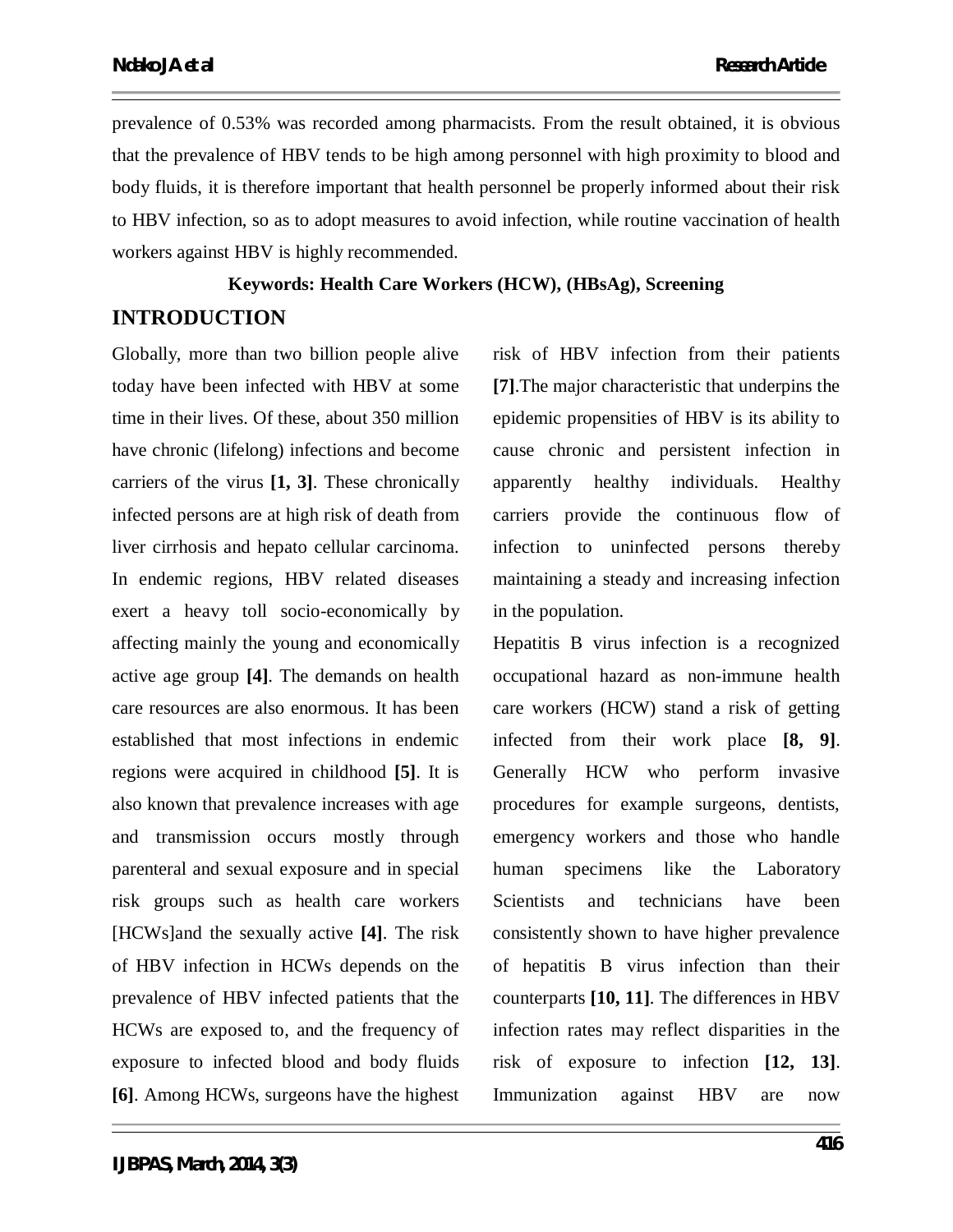recognized as a high priority in preventive medicine in all countries. Immunization against hepatitis B is at present recommended in a number of countries with low prevalence of HBV only for groups that are at an increased risk of acquiring this infection. These groups include health workers, people who require blood transfusion or blood products, organ transplant, patients with natural or acquired immunodeficiency. This approach is important in reducing the potential as well as occupational risk of infection with HBV among certain groups of people as mentioned above, **[14, 15]**.

### **MATERIALS AND METHODS**

#### **Study Area**

The study was carried out within Uyo metropolis, which constitutes the following locations: St. Luke's Hospital, Anua, the Public Health Laboratory/Staff Clinic, Uyo, and the University of Uyo Medical Center, all in Uyo Metropolis, AkwaIbom State where most of the State secondary health care facilities are located.

### **Study Population**

A total of 188 health personnel were carefully selected for the study, volunteers included Doctors, Nurses and Ward Orderlies, Laboratory Scientists, Medical Laboratory Technicians / Assistants, and Pharmacists. Non-medical personnel whose duties do not

include direct dealing with patients or handling of samples from patients were excluded from the study. Consideration was also given to the duration of employment of staff in the institutions. Health personnel who have been employed for six months and above were enrolled for the study.

#### **Questionnaires**

A well-structured questionnaire was designed and administered to all volunteered health personnel at the three sites of the study, to obtain demographic and other relevant data.

#### **Ethical Clearance /Consent**

Ethical clearance was sought and granted after fulfilling all the ethical requirements for using humans as study subjects while Informed consent was obtained as a response to the consent form issued to each subject recruited for the study.

### **Sample Collection and Processing**

3ml of venous blood was collected, duly labeled and allowed to clot and sera carefully separated into cryovials and stored at -20oC prior use. Sample assay/Analytical process was carried out using the HBsAg EIA, which is a solid–phase simultaneous sandwich immune assaying method.

**Data Analysis:** Filled questionnaires were crosschecked manually for correct data entry. The data was analyzed using the SPSS software package, while the critical level for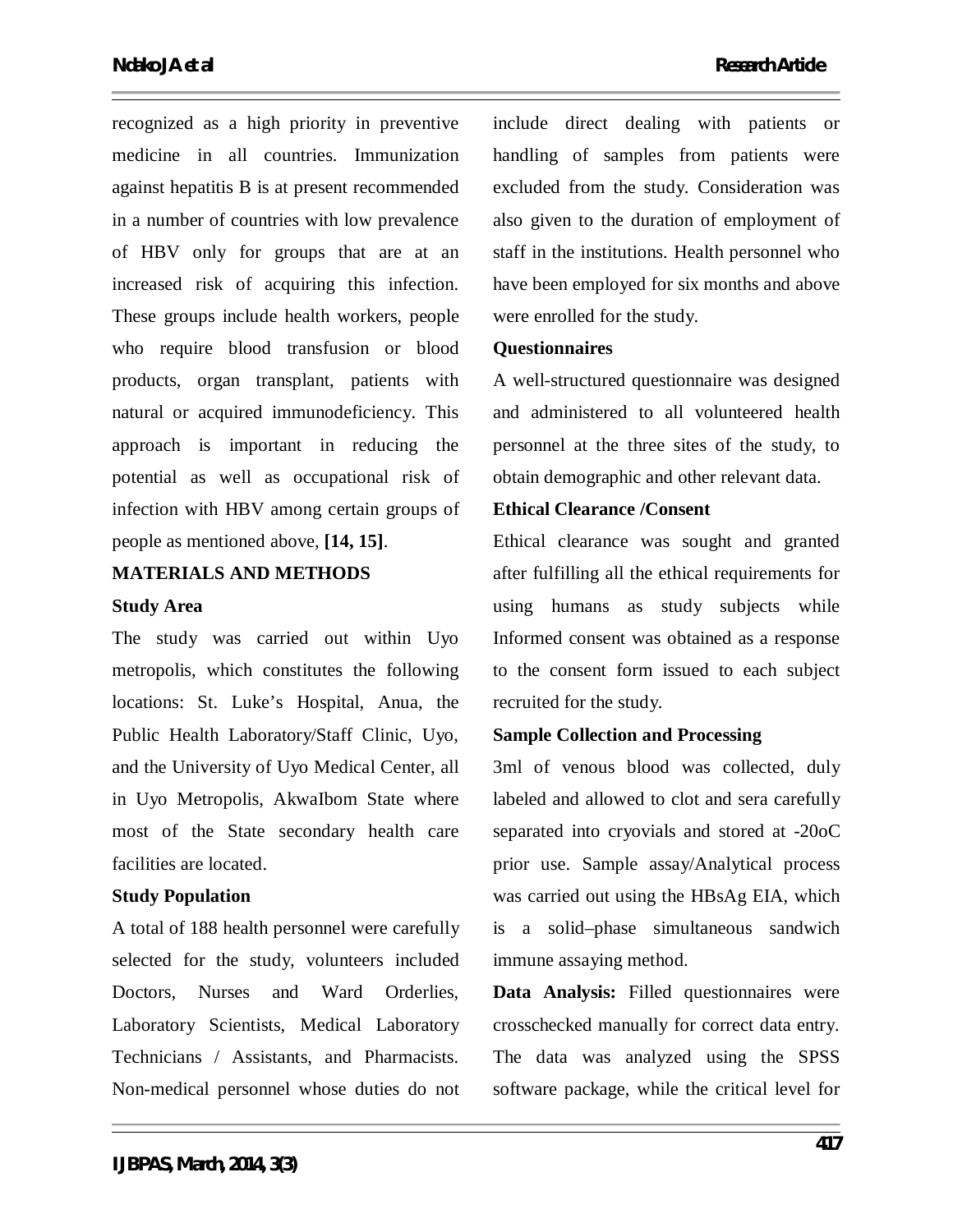statistical significance was set at  $p=5\%$  (0.05) using the chi-square analysis.

### **RESULT**

**Table 1** showed the distribution of Hepatitis B Virus infection according to age of subjects' screened. The highest numbers of positive cases were found among those aged 46-50 years with 9(4.8%) positivity, while the least was found among those aged 19-25 years. The distribution of HBV based on gender is as shown on **Table 2**. A total of 78 males representing 41.5% participated in the study with 13 positive representing 6.9%. In contrast, female Subjects screened recorded 19 (10.1%) prevalence.

The distribution of infection based on years of service by the personnelis as shown on **Table 3**, the highest number of positivity was found among those who have worked for 26-30 years, with 9 (4.8%) positivity, while those who are likely to retire in the next 1-5 years had 2 (1.1%) prevalence. The distribution of HBV based on profession is as shown on

**Table 4**, the highest numbers of positive cases were recorded among Nurses with 13 (6.9%). followed by Ward Assistance with 6 (3.2%). Laboratory Scientists recorded 5 (2.7%) seropositivity, while the Laboratory Technicians/Assistants on the other hand recorded 4 (2.1%) positivity.

The prevalence of HBV distribution based on clinical history and social life styles are shown in **Table 5**. Of the 11 volunteers who received blood transfusion 5 (2.7%) tested positive. While those who had no history of transfusion recorded 24 (12.8%) positivity. Those who could not ascertain their transfusion status recorded 8 (1.6%) prevalence. The prevalence of HBV based on social lifestyle of subjects screened showed that 16 (8.5%) prevalence was recorded. Based on the number of sexual partners, subjects with single partner recorded 14 (7.4%) positivity, while multiple sexual partners had 12 (6.4%). Those without any sexual partner recorded 6 (3.2%) positivity.

| <b>Age Range</b>   | <b>Total No. of Subjects Screened</b> | No. Positive Cases $(\% )$ |      | No. Negative Cases $(\% )$ |      |
|--------------------|---------------------------------------|----------------------------|------|----------------------------|------|
| $19-25$ vears      |                                       |                            |      |                            | 3.2  |
| 26-30 years        |                                       |                            | 1.6  | 21                         | 11.2 |
| $31-35$ vears      | 28                                    |                            | 2.1  | 24                         | 12.8 |
| <b>36-40 years</b> | 43                                    |                            | 4.3  | 35                         | 18.6 |
| 41-45 vears        | 36                                    |                            | 2.7  |                            | 16.5 |
| 46-50 vears        | 36                                    |                            | 4.8  | 27                         | 14.4 |
| 51-55 years        | 15                                    |                            | 1.6  | 12                         | 6.4  |
| Total              | 188                                   | 32                         | 17.0 | 156                        | 83.0 |

**Table 1: Distribution of Hepatitis B Infection According to Age Range**

**Note: Chi-Square Values = 0.708, df = 6, p=0.05**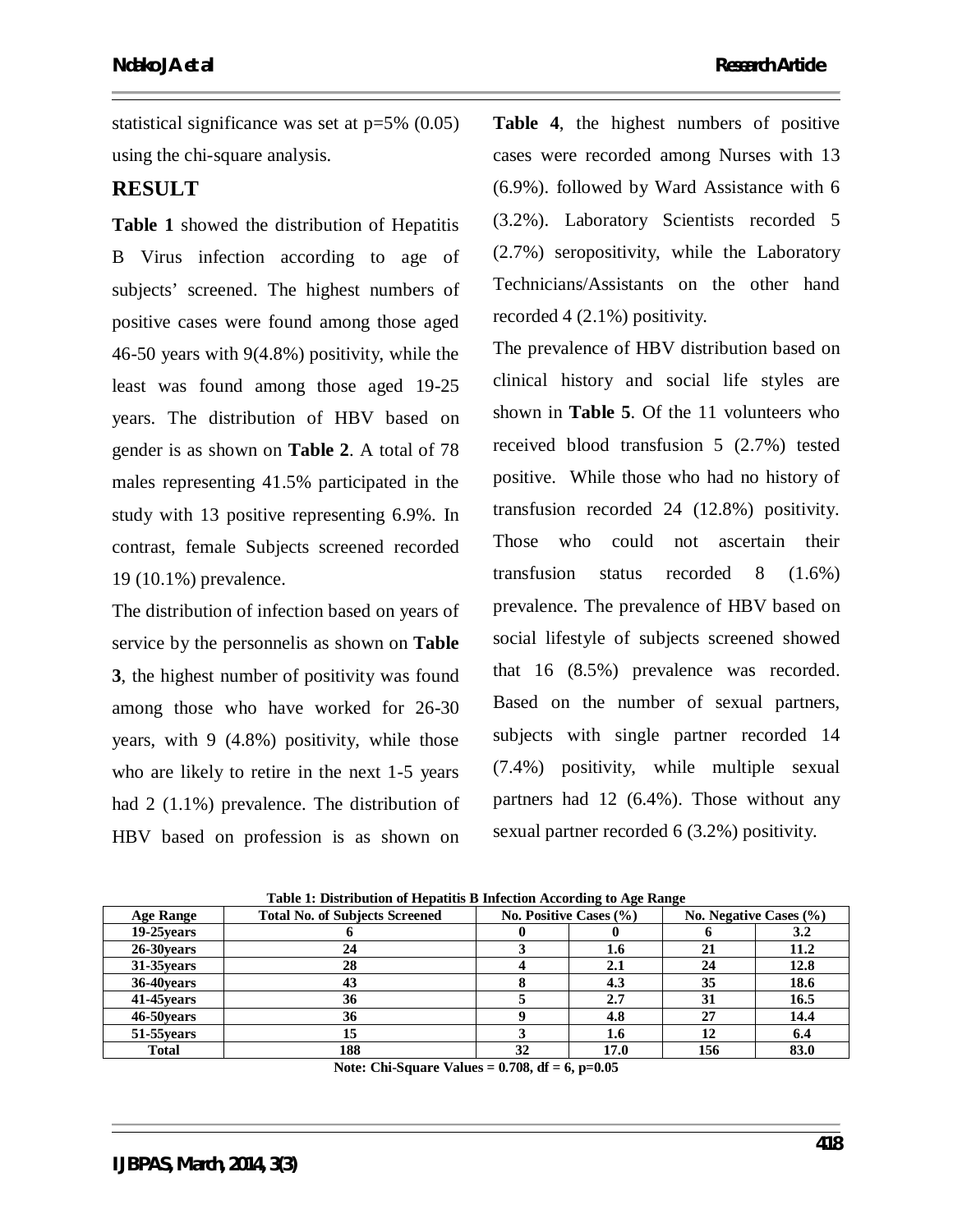| <b>Sex</b>   | Total No. of Subjects Screened (%) |      | No. Positive Cases $(\% )$ |      | No. Negative Cases $(\% )$ |       |  |
|--------------|------------------------------------|------|----------------------------|------|----------------------------|-------|--|
| <b>Male</b>  |                                    | 41.5 |                            | 16.7 |                            | 83.3  |  |
| Female       | <b>10</b>                          | 58.5 | 19                         | 17.3 |                            | 82.7  |  |
| <b>Total</b> | 188                                |      | 32                         | 34.0 | 156                        | 166.0 |  |

|  | Table 2: Distribution of Hepatitis B Infection Based on Sex |  |  |
|--|-------------------------------------------------------------|--|--|
|--|-------------------------------------------------------------|--|--|

**Note: Chi-Square Values= 0.538, df= 1, p>0.05**

#### **Table 3: Distribution of Hepatitis B Virus According to Duration of Employment**

| <b>Years of</b> | Total No. of Subjects Screened (%) |      | No. Positive Cases (%) |      | No. Negative Cases (%) |      |
|-----------------|------------------------------------|------|------------------------|------|------------------------|------|
| <b>Service</b>  |                                    |      |                        |      |                        |      |
| 1-5years        | n                                  | 3.2  |                        |      |                        | 3.2  |
| 6-10 years      | 26                                 | 13.8 |                        | 1.5  | 23                     | 12.2 |
| $11-15$ years   | 33                                 | 17.5 |                        | 2.1  | 29                     | 15.4 |
| 16-20years      | 39                                 | 20.5 |                        | 4.3  | 31                     | 16.5 |
| 21-25 years     | 35                                 | 18.6 |                        | 3.2  | 29                     | 15.4 |
| 26-30 years     | 34                                 | 8.1  |                        | 4.8  | 25                     | 13.3 |
| 31-35years      | 15                                 | 7.8  |                        | 1.1  | 13                     | 6.9  |
| <b>Total</b>    | 188                                |      | 32                     | 17.0 | 156                    | 83.0 |

**Note: Chi-Square Values = 0.0547, df = 6, p=0.05**

#### **Table 4: Distribution of Hepatitis B Infection Based on Study Site and Profession of Subjects Screened**

| <b>Professions</b> |    | Total No. of Subjects Screened (%) | No. Positive Cases $(\% )$ |      | No. Negative Cases $(\% )$ |      |
|--------------------|----|------------------------------------|----------------------------|------|----------------------------|------|
| <b>Clinicians</b>  | 14 | 7.4                                |                            | 1.6  | 11                         | 5.9  |
| <b>Nurses</b>      | 93 | 49.7                               | 13                         | 6.9  | 80                         | 6.9  |
| <b>Scientists</b>  | 18 | 9.6                                |                            | 2.7  | 13                         | 6.9  |
| <b>Pharmacists</b> |    | 4.8                                |                            | 0.54 | 8                          | 4.3  |
| Technicians/       | 31 | 16.5                               |                            | 2.1  | 27                         | 14.4 |
| <b>Assistants</b>  |    |                                    |                            |      |                            |      |
| Ward               | 23 | 12.2                               | o                          | 3.2  | 17                         | 9.0  |
| Orderlies/         |    |                                    |                            |      |                            |      |
| <b>Attendance</b>  |    |                                    |                            |      |                            |      |
| <b>Total</b>       |    | 188                                | 32                         | 17.0 | 156                        | 83.0 |

**Note: Chi-Square Values = 0.668, df = 2, p<0.05; Chi-Square Values= 0.520, df = 5, p<0.05**

| <b>Transfusion</b>     |                   | Total No. of Subjects Screened (%)<br>No. Positive Cases (%) |      |      |     | No. Negative Cases (%) |  |  |
|------------------------|-------------------|--------------------------------------------------------------|------|------|-----|------------------------|--|--|
| <b>Yes</b>             | 11                | 5.6                                                          | 5.   | 2.7  | o   | 3.2                    |  |  |
| No.                    | 169               | 89.9                                                         | 24   | 12.8 | 145 | 77.1                   |  |  |
| Don't Know             | 8                 | 4.3                                                          | 3    | 1.6  | 5   | 2.7                    |  |  |
|                        | <b>ALCOHOLISM</b> |                                                              |      |      |     |                        |  |  |
| <b>Yes</b>             | 69                | 36.7                                                         | 16   | 8.5  | 53  | 28.2                   |  |  |
| N <sub>0</sub>         | 110               | 58.5                                                         | 13   | 6.9  | 97  | 51.6                   |  |  |
| <b>No Answer</b>       | 9                 | 4.8                                                          | 3    | 1.6  | 6   | 3.2                    |  |  |
| <b>SEXUAL PARTNERS</b> |                   |                                                              |      |      |     |                        |  |  |
| <b>Single</b>          | 119               | 63.3                                                         | 14   | 11.8 | 105 | 55.9                   |  |  |
| <b>Multiple</b>        | 47                | 25.0                                                         | 12   | 6.4  | 35  | 18.6                   |  |  |
| <b>None</b>            | 22                | 11.7                                                         | 6    | 3.2  | 16  | 8.5                    |  |  |
| <b>Total</b>           | 188               |                                                              | 32.0 | 17.0 | 156 | 83.0                   |  |  |

| Table 5: Prevalence of HBV Based on Clinical History and Social Life Styles |  |
|-----------------------------------------------------------------------------|--|
|                                                                             |  |

**NOTE: Chi-Square Values = 0.001, df =2, P<0.05; Chi-Square Values = 0.059, df = 2, P>0.05; Chi-Square**   $Values = 0.041, df = 2, P < 0.05$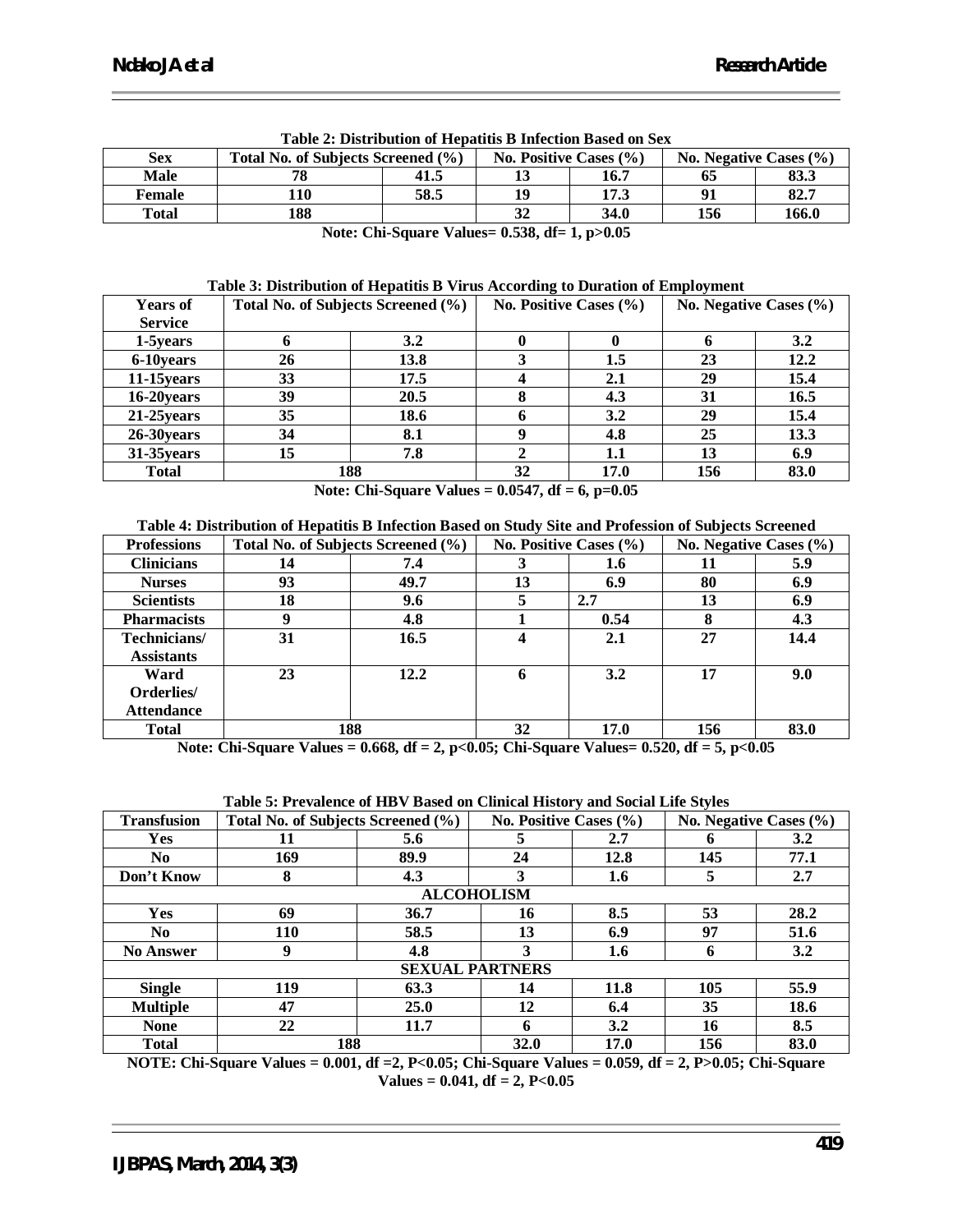### **DISCUSSION**

Occupational exposure of HBV is a wellrecognized risk for health care workers (HCWs) **[16]**. In developing regions, 40%- 65% of HBV infections in health-care workers occurred due to per-cutaneous occupational exposure **[4]**. Risk of HBV infection is primarily related to the degree of contact with blood in the workplace and also to the hepatitis B-e antigen (HBeAg) status of the source person. From the result obtained, this study showed a record of 17.0% prevalence which indicates a high prevalence of Hepatitis B virus among health care workers at our locations of study. According to the findings of **[6]**, the common factor for those at high risk has been high frequency of contact with patients'blood **[6]**. In a study conducted among surgeons in Lagos Nigeria by Bello, 2000 **[17]** the prevalence of HBsAg among this category of Health workers was 25.7%. However in contrast, HBsAg seropositivity of 17.8% and antiHBs positivity of79.2% were recorded among hospital workers in Senegal which agrees with the result obtained in this study. From a similar study conducted among health care workers in Uganda, a prevalence of 9.0% was recorded for current infection **[18]**. Prevalence of HBsAg recorded at our location of study could also be that the prevalence of

HBV infection is increasing, this is particularly so in view of the inadequate enlightenment on the infectious nature of the virus.

Considering various categories of the HCW, the nurses screened had a prevalence of 6.9% which was the highest prevalence among the health workers screened, compared to the Medical Laboratory Scientists with a record of 2.7%. Ward attendance, recorded a prevalence of 3.2% positivity, these category of health care workers by nature of their exposure always had close contact with patients and body fluids. This probably accounted for the high positive rates among these subjects. Similar observations have been reported in other studies with laboratory technicians, dentists and nurses being disproportionately affected **[12, 19]**. The variations among the different cadres of HCW might be a reflection of the different levels of risk of exposure to a hazardous work environment the different categories of health care workers operate in.

Based on gender, male subjects recorded6.9% positivity, compared to females with 10.1%. The statistical difference among the sexes was found to be significant among both sexes (p<0.05).Other studies however, showed the same results while others found that males are more infected than females **[2]**, although there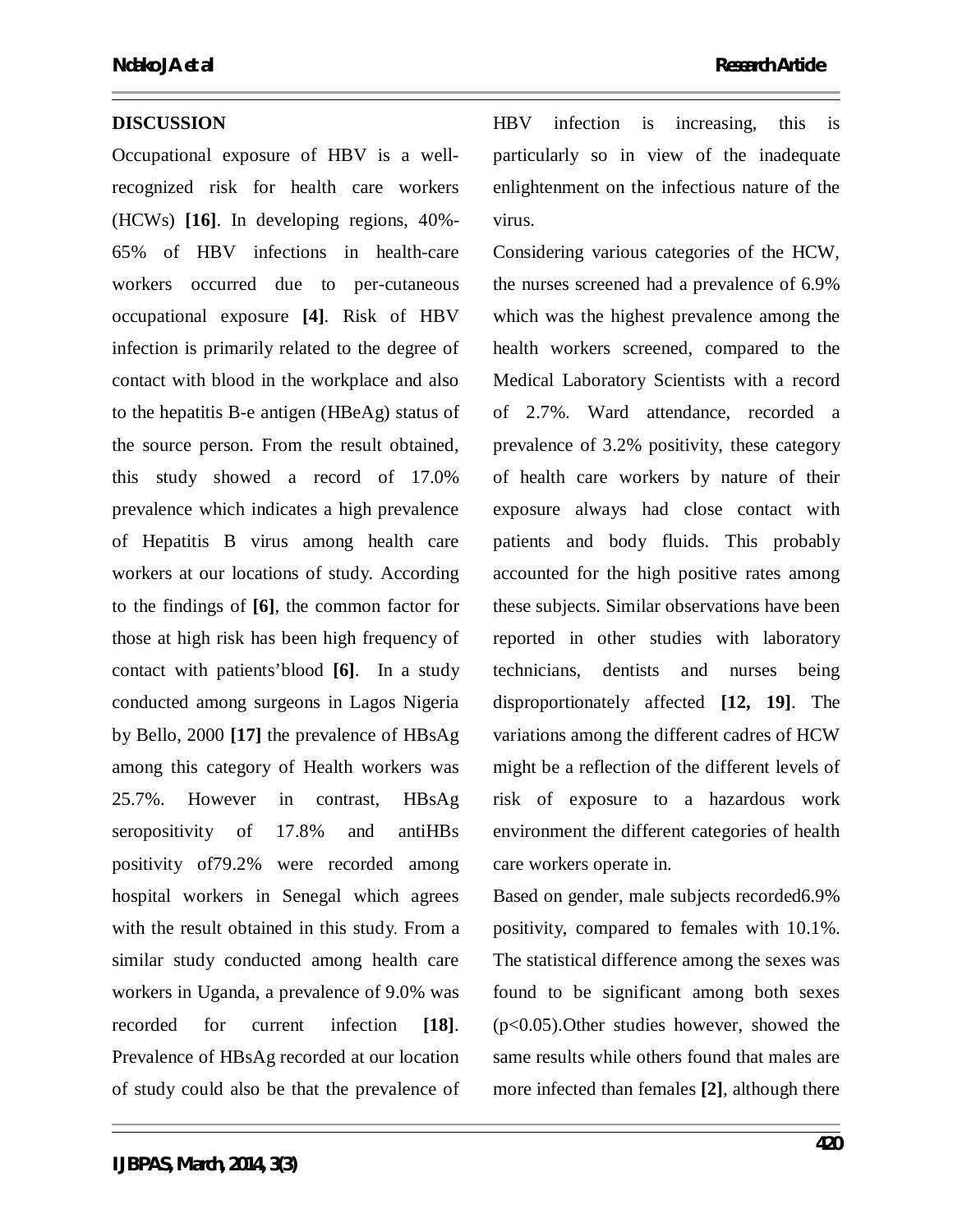is no clear explanation of such variation among these studies, the nature of the society being modest may make gender of little or no influence on the spread of HBV infection. However gender is seem not to be a relevant factor in this work.

With regards to the age of subjects screened, different studies concerning the prevalence of HBV infection among health care workers including this studies, reflects a trend of agerelated seropositivity, it was found that subjects aged 46-50 years recorded a higher prevalence, this is in agreement with the findings of Daw *et al.,* 2000 **[20]** who observed that those who are aged over 40 were significantly higher than those who aged less than 40 years. This is in an agreement with other studies carried out by other investigators, **[21]** who showed that the incidence of HBV markers increased with age and duration of employment. This however, may reflect the higher risk of exposure in the corresponding age in the general population.

The prevalence among other health personnel showed that those with high proximity to blood and body fluids may be at greater risk, this is evident in the low percentage recorded among pharmacists who by nature of their work do not handle blood and body fluids as much as do scientists, doctors and nurses. Odemuyiwa, 2001, **[22]** made similar findings when HBV prevalence among Nurses, Medical Laboratory Scientists, Doctors, Dentists and Ward Orderlies were compared with other category of health workers. Differentials in knowledge about the dangers of hepatitis B virus infection and the available prevention strategies might also partly explain the observed differences in prevalence. It is worthy of note that individuals without any knowledge on the infectious nature of neither the virus nor its prevention had a higher risk of life time exposure to hepatitis B virus infection.

The high prevalence of HBV among the health personnel probably reflects acquiring HBV infection during the performance of their duty schedules. Hadler, *et al*., **[23]** noted that since HBV can survive in dried blood specimen for a long time, the possibility that health workers can be infected even in situation less likely could not be ruled out. This view is supported by the report of SHEA, 1991, **[24]**, which indicated that the prevalence of HBV, HCV and HIV among health care workers is related to their work. The finding of a high prevalence of HBV infection among health care personnel is a major concern not only regarding the continuous spread of the infection, but the fact that health workers are daily exposed to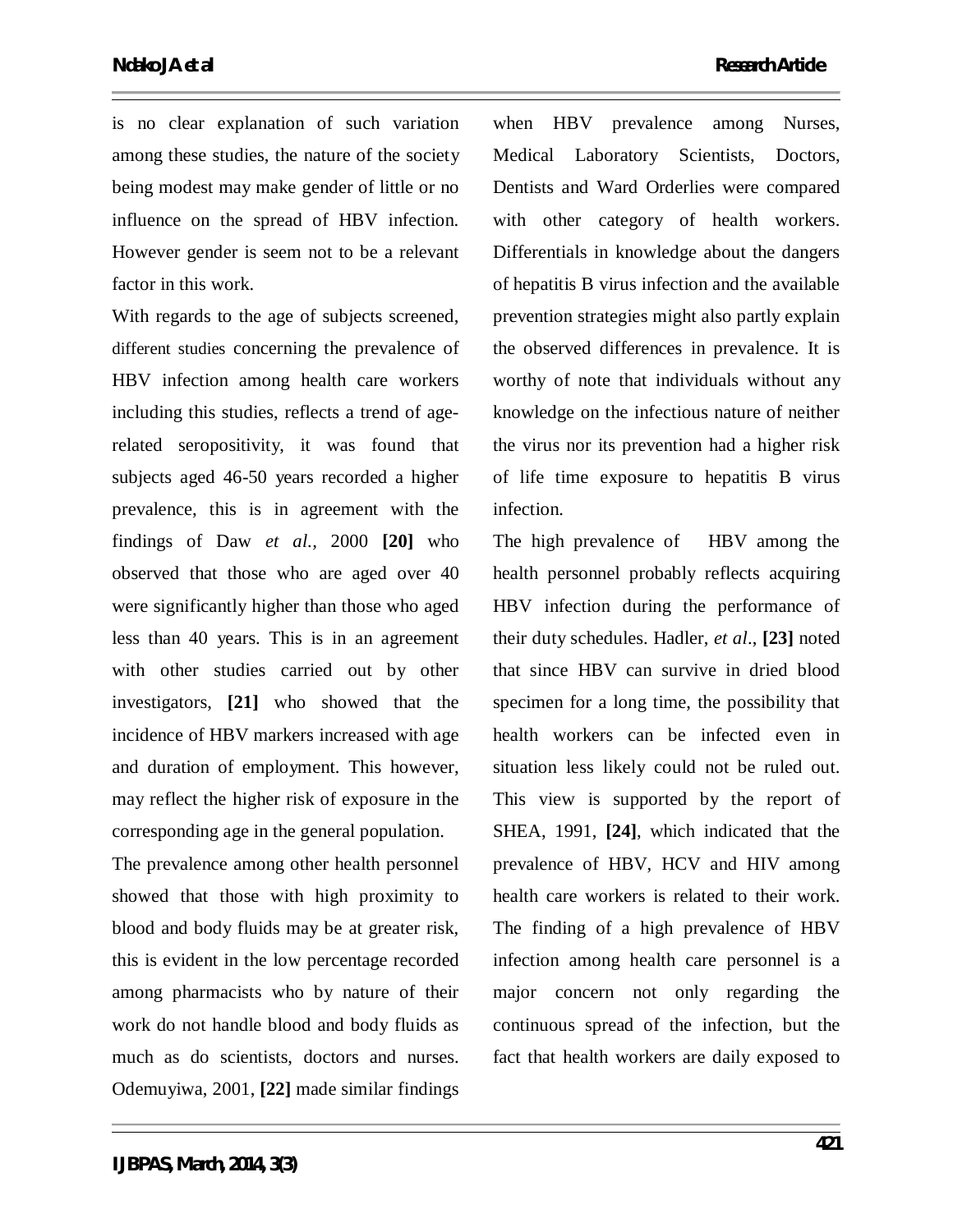the risk of infectious diseases in the course of their work.

Considering other possible risk factors, it was observed that those who had blood transfusion recorded a higher prevalence compared to those who had none. This highlighted the risk involved in the transfusion of unscreened blood. The practice of giving unscreened blood to patients should therefore be avoided in view of the possibility of HBV infection. The World Health Organization (WHO, 2005) **[25]** and the Center for Disease Control (CDC, 2004) **[26]** strongly recommend screening of blood meant for transfusion for infectious agents such as HBV and HIV.

Health Care personnel who incidentally had a longer duration of service recorded a higher prevalence of 4.8% This implies that individuals who had interacted with patients for a long period of years are more prone to hospital-based HBV infection than those who had worked for a shorter period, However, Abdhalah *et al*., **[27]** commented that after controlling other variables, longer duration in service remained significantly associated with a lower risk of current infection. This finding is at variance with what has been reported in other studies, Braka, *et al*., **[28]** and Pavli, *et al*., **[29]**, where prevalence of HBsAg was highest amongst the longest serving

participant, which is in agreement with findings from our studies.

#### **CONCLUSION**

The prevalence of current hepatitis B virus infection and life time exposure to hepatitis B virus infection among health care workers was high. Exposure to potentially infectious body fluids was also high and yet only a small percentage of HCW are vaccinated against hepatitis B virus infection. Considering the risk of transmitting HBV to patients, there is an urgent need to focus efforts on reducing transmission through improving the work place environment and ensuring prompt vaccination of all health care workers who are highly susceptible to the infectious virus. It is also important that health personnel be properly informed about their risk of HBV infection, so as to adopt measures to avoid been infected. This will help to maintain the integrity of the health system by protecting its workforce and ensuring that health workers are not linked in any way with the transmission of the HBV in the general population.

#### **ACKNOWLEDGEMENT**

Authors wish to thank the Medical Director, University of Uyo Medical Center; the Head of the Medical Laboratory Services, and all staff of University of Uyo Medical Center, Uyo; the Medical Director St. Luke's Hospital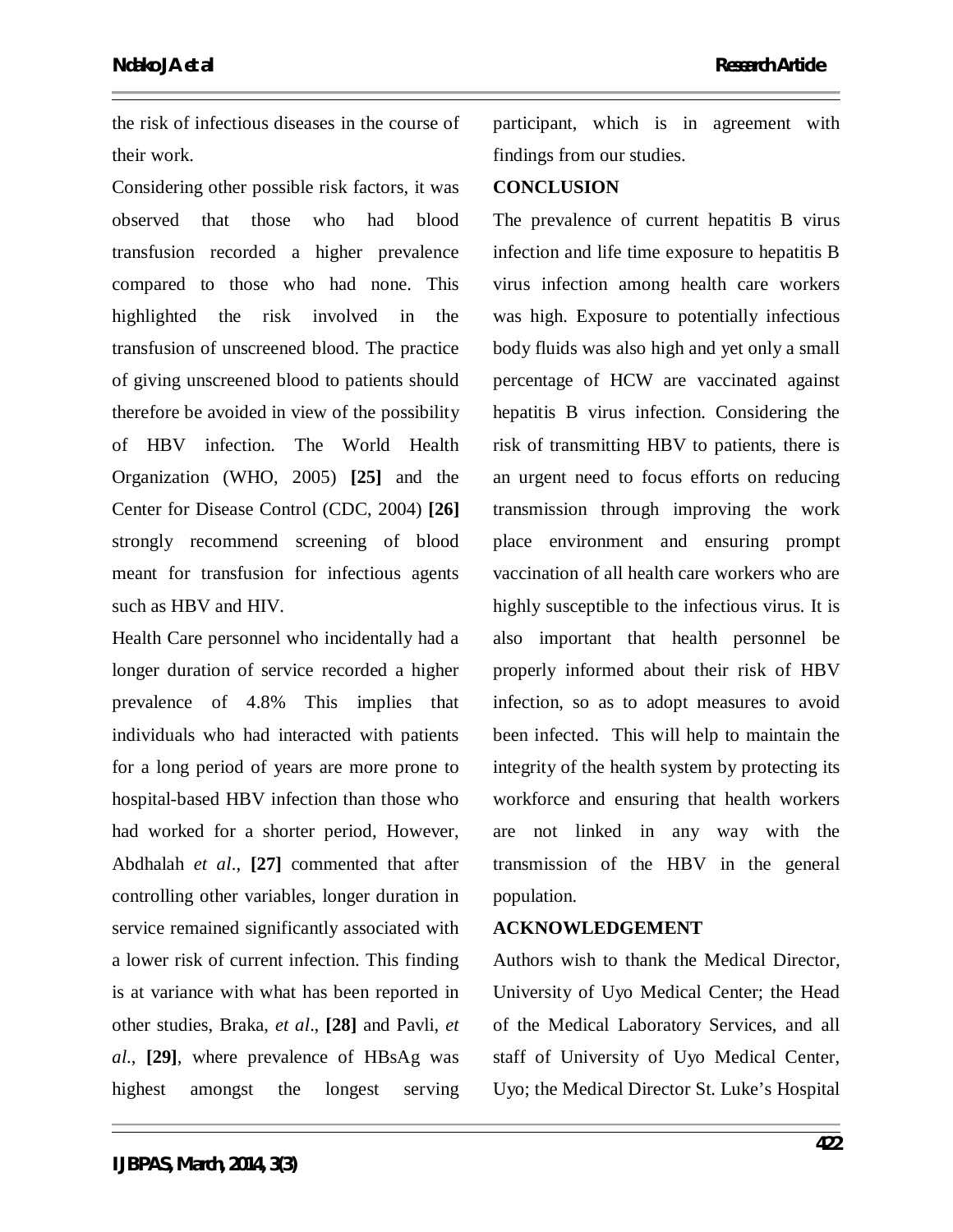Anua, Uyo. The Head and Staff Medical Laboratory St. Luke's Hospital, Anua. The Director of Public Health, and the Head of the Public Health Laboratory Ministry of Health, Uyo, for their support and cooperation in the execution of this study, especially, for the use of the facilities at the Public Health Laboratory, Uyo. We also owe special gratitude to the Management of the FCVMLT, Vom and Staffs of the Virology Dept. for all the assistance at ensuring the

timely completion of this research work.

#### **REFERENCES**

- **[1]** Weinbaum CM, Williams I, Mast EE, Wang SA, Finelli L, Wasley A, Neitzel SM and Ward JW, Recommendations for Identification and Public Health Management of Persons with Chronic Hepatitis B Virus Infection, MMWR, 57, 2008, 1- 20.
- **[2]** Souza KP, Luz JA, Teles SA, Carneiro MA, Oliveira LA, Gomes AS, Dias MA, Gomes SA, Yoshida CF and Martins RM, Hepatitis B and C in the Hemodialysis Unit of Tocantins, Brazil: Serological and Molecular Profiles, Menorias do Instituto Oswaldo Cruz, 98, 2003, 599-603.
- **[3]** World Health Organisation, Hepatitis B Fact sheet NO204, Accessed 10

June 2009, Available: http://www.who.int/csr/disease/hepatit is, 2009.

- **[4]** Ayoola EA, Adelaja AB, Sub determinants and Incidence of hepatitis B e antigen in carriers of hepatitis B surface antigen, Nig.Med. Pract., 22, 1986, 133- 6
- **[5]** Yeoh EK, Hepatitis B virus infection in children, Vaccine, 8, l990, 524-9.
- **[6]** Gibas A, Blewett DR, Schonfeld DA, Dienstag JL, Prevalence and incidence of viral hepatitis in health workers in the pre-hepatitis B vaccination era, Am. J. Epid., 136, 1992, 603 -610
- **[7]** Finch RG, Time for action on hepatitis B immunization (Editorial), Brit. Med. J., 294, 1987, 197 -198.
- **[8]** Taylor R, Sladden T, Levy S, Gust I, Macaskill P, Rushworth L and Gaxibarich G, A sero epidemiological study of hepatitis B amongst Fiji health care workers, Southeast Asian J. Trop. Med. Public Health, 22 (4), 1991, 567-576.
- **[9]** Pruss-Ustun A, Rapiti E and Hutin Y: Estimation of the global burden of disease attributable to contaminated sharps injuries among health-care workers, Am. J. Ind. Med., 2005, 48 (6), 482-490.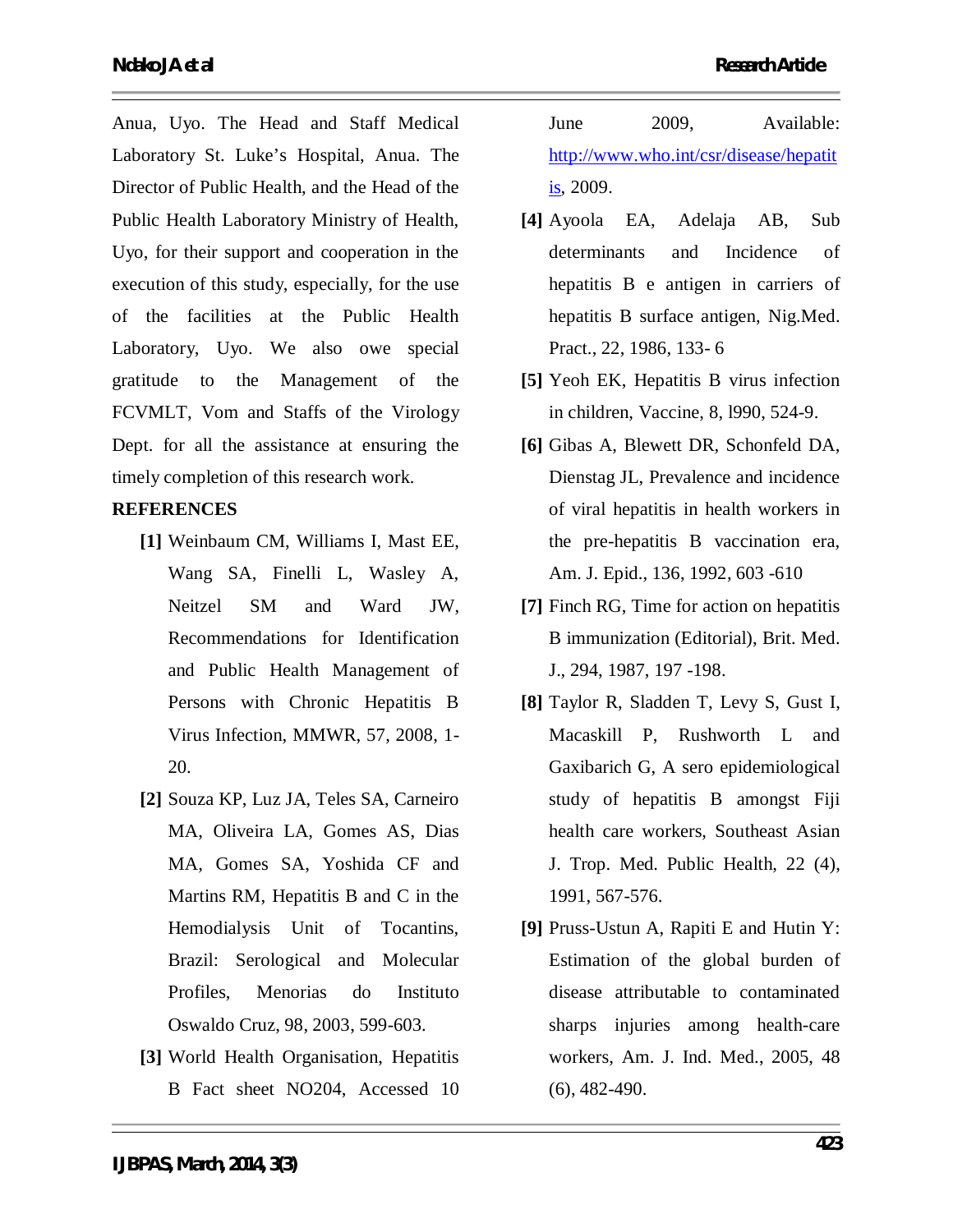- **[10]** Daw MA, Siala IM, Warfalli MM and Muftah MI, Seroepidemiology of hepatitis B virus markers among hospital health care workers, Analysis of certain potential risk factors, Saudi Med. J., 21 (12), 2000, 1157-1160.
- **[11]** Newsom DH and Kiwanuka JP, Needle-stick injuries in a Ugandan teaching hospital, Ann. Trop. Med. Parasitol., 96 (5), 2002, 517-522.
- **[12]** Olubuyide IO, Ola SO, Aliyu B, Dosumu OO, Arotiba JT, Olaleye OA, Odaibo GN, Odemuyiwa SO and Olawuyi F, Hepatitis B and C in doctors and dentists in Nigeria, Qjm, 90 (6), 1997, 417-422.
- **[13]** Romieu I, Sow I, Lu S, Larogue G, Prince-David M and Romet-Lemonne JL, Prevalence of hepatitis B markers among among hospital workers in Senegal, J. Med. Virol., 27, 1989, 282 - 287
- **[14]** Baron JE, Peterson LR and Fruegold SM, Bally and Scott's Diagnostic Microbiology  $9<sup>th</sup>$  Ed., Morsby Year Book, USA., 1995.
- **[15]** World Health Organization (WHO) Hepatitis B Immunization Programme, 2003.
- **[16]** Singhal V, Bora D and Singh S, Prevalence of Hepatitis B Virus Infection in Healthcare Workers of a Tertiary Care Centre in India and Their Vaccination Status, J. Infect. Dis., 140, 2011, 513-516.
- **[17]** Bello AC, Prevalence of Hepatitis B Virus Markers In Surgeons In Lagos, Nigeria East African Med. J., 77 (5), 2000, 283-285.
- **[18]** Braka F, Nanyunja M, Makumbi I, Mbabazi W, Kasasa S and Lewis RF, Hepatitis B infection among health workers in Uganda: evidence of the need for health worker protection, Vaccine, 2006, 24 (47-48)**:**6930- 6937.
- **[19]** Kondili LA, Ulqinaku D, Hajdini M, Basho M, Chionne P, Madonna E, Taliani G, Candido A, Dentico P, Bino S, *et al*., Hepatitis B virus infection in health care workers in Albania: a country still highly endemic for HBV infection, J. Infection.*,* 35 (2), 2007, 94-97.
- **[20]** Daw MA, Siala IM, Warfalli MM and Muftah MI, Sero epidemiology of Hepatitis B VirusMarkers Among Hospital Health Care Workers Analysis of Certain Potential Risk